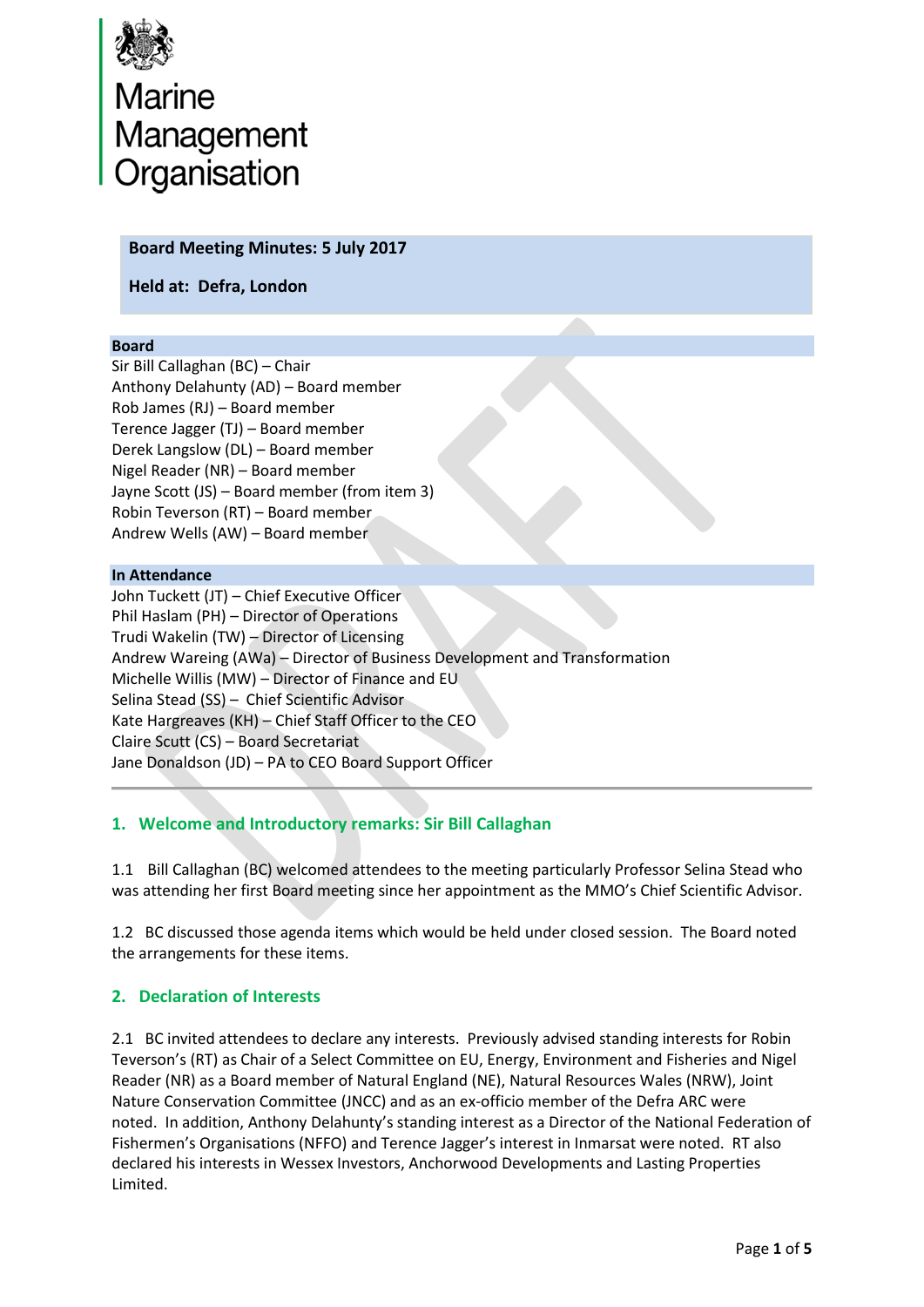2.2 It was noted that the Declarations of Interest published on the MMO website required updating and Secretariat took an action to ensure this was completed.

*Action 55/01: Secretariat to ensure that the Declarations of Interest published on the MMO website are updated.*

## **3. Minutes of the 27 April 2017 Board meeting including actions update and Notes from the Board Review of Effectiveness,**

3.1 BC invited attendees to raise any points of accuracy in respect of the 27 April 2017 meeting. TJ advised of an inaccuracy in spelling on his Declaration of Interest which Secretariat undertook to amend.

3.2 The Board noted that the actions arising from the 27 April meeting were in progress or on the agenda for discussion later in the meeting.

3.3 John Tuckett (JT) gave an update on the outputs from the Board Workshop held in June advising that a statement would shortly be circulated on vision for Board comment.

#### *Action 55/02: Secretariat to ensure that the Declaration of Interest recorded for Terence Jagger is amended.*

*Action 55/03: CEO to circulate a statement of outputs from the June Workshop*

3.4 The notes from the Board Review of Effectiveness were agreed as an accurate record of discussions with the action relating to a team building session to be postponed until the recruitment of new members has taken place.

# **4. Matters Arising from the 8 June 2017 Audit and Risk Assurance Committee (ARAC) and the ARAC Annual Report**

4.1 Jayne Scott (JS) introduced the draft Minutes from the 8 June ARAC meeting inviting the Board members to note the business discussed.

4.2 JS highlighted the fact that the ARAC had held further discussions in relation to a number of internal audits and had requested a further update on progress with audit recommendations at 12 October meeting. JS advised that the ARAC would also hold a 'deep dive' session into ICT risks and review current arrangements for Business Continuity.

4.3 JS reported that the Head of Internal Audit's Annual Opinion had given the organisation an overall rating of Moderate assurance.

4.4 JS drew the Board's attention to a discussion on the internal audit plan for 2017/18, highlighting the planned audit into Governance and Board Effectiveness and noting that the timing of this audit would need to be carefully considered in view of recruitment for the new Chair.

4.5 In relation to the Annual Report and Accounts (AR&A) for 2016/17, JS confirmed that the ARAC had held a meeting prior to the Board meeting which Robin Teverson had chaired due to JS delayed travel. RT reported that the Committee had taken assurances from National Audit Office (NAO) in the form of the Audit Completion Report and from KPMG in relation to the Head of Internal Audit's final assurance rating. RT noted that the accounts had yet to be signed off by the Minister and the Board agreed that the Chair and CEO were to be delegated authority to sign off on the Board's behalf. Michelle Willis (MW) advised that the Minister was expected to sign off the AR&A on 10 July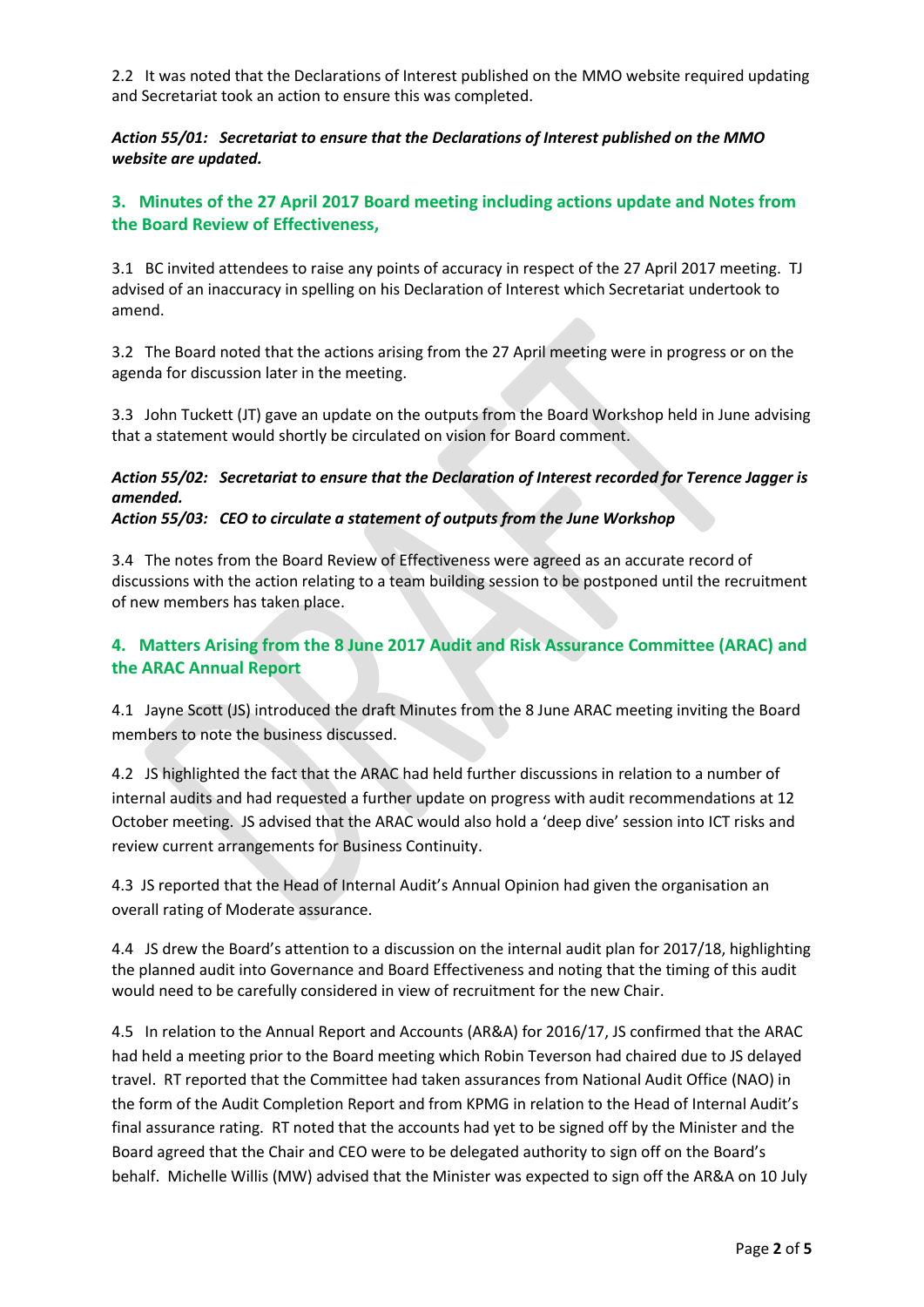with the Comptroller and Auditor General (C&AG) certifying the accounts on 12 July 2017 and the accounts being laid in Parliament on 17 July 2017.

4.6 JS drew the Board's attention to the draft ARAC Annual Report which had been circulated for information and gave thanks to the Committee for their work over the past year.

4.7 On behalf of the Board the Chair thanked JS for the update and the Board noted the Minutes of the 8 June 2017 ARAC meeting and the ARAC Annual Report for 2016/17.

## **5. Annual Report and Accounts**

5.1 MW introduced the Annual Report and Accounts highlighting to the Board the proposed sign off process.

5.2 The Board confirmed their agreement to delegate sign off to the Chair and CEO following Ministerial comment.

5.3 MW confirmed that following discussion at the ARAC meeting earlier that day there would be some revisions to the foreword. The Board confirmed their agreement to these changes.

5.4 In addition, the Board made some suggestions regarding small revisions to the document. These included a suggestion from DL to amend the wording in relation to sustainability targets and NR commented on the omission of EU audits. MW confirmed that she would revise the final version to reflect the comments made.

5.5 On behalf of the Board, the Chair thanked those involved in compiling the Annual Report and Accounts and subject to the revisions discussed confirmed that the Board were content to sign off.

### **6. Chief Scientific Advisor Presentation**

6.1 BC welcomed SS and invited her to deliver her presentation.

6.2 SS introduced a presentation on rethinking marine governance to impact science policy in supporting marine ecosystem health and sustainable livelihoods. The presentation took the Board through food security, Blue Growth and the various levels of marine governance ranging from individual to international. SS ended the presentation by looking at the MMO's immediate, short and longer term objectives and goals and how the MMO could position itself to achieve them.

6.3 The Chair thanked SS for her presentation and her obvious enthusiasm for her sector.

### **7. MMO/Newcastle University Initiative**

7.1 JT introduced the paper to invite the Board to review a proposal from Newcastle University regarding a new Marine Policy and Management Initiative and invited the Board to give their approval to develop the proposal further.

7.2 JT advised that the MMO had held discussions with Newcastle University with a view to developing a strategic partnership. JT outlined an initial proposal which had been developed by Newcastle University and which would see the MMO and the University establishing expert groups to address marine management needs.

7.3 NR commented that he was supportive of the proposal however requested assurance that this partnership would not preclude the MMO from having partnerships and relationships with other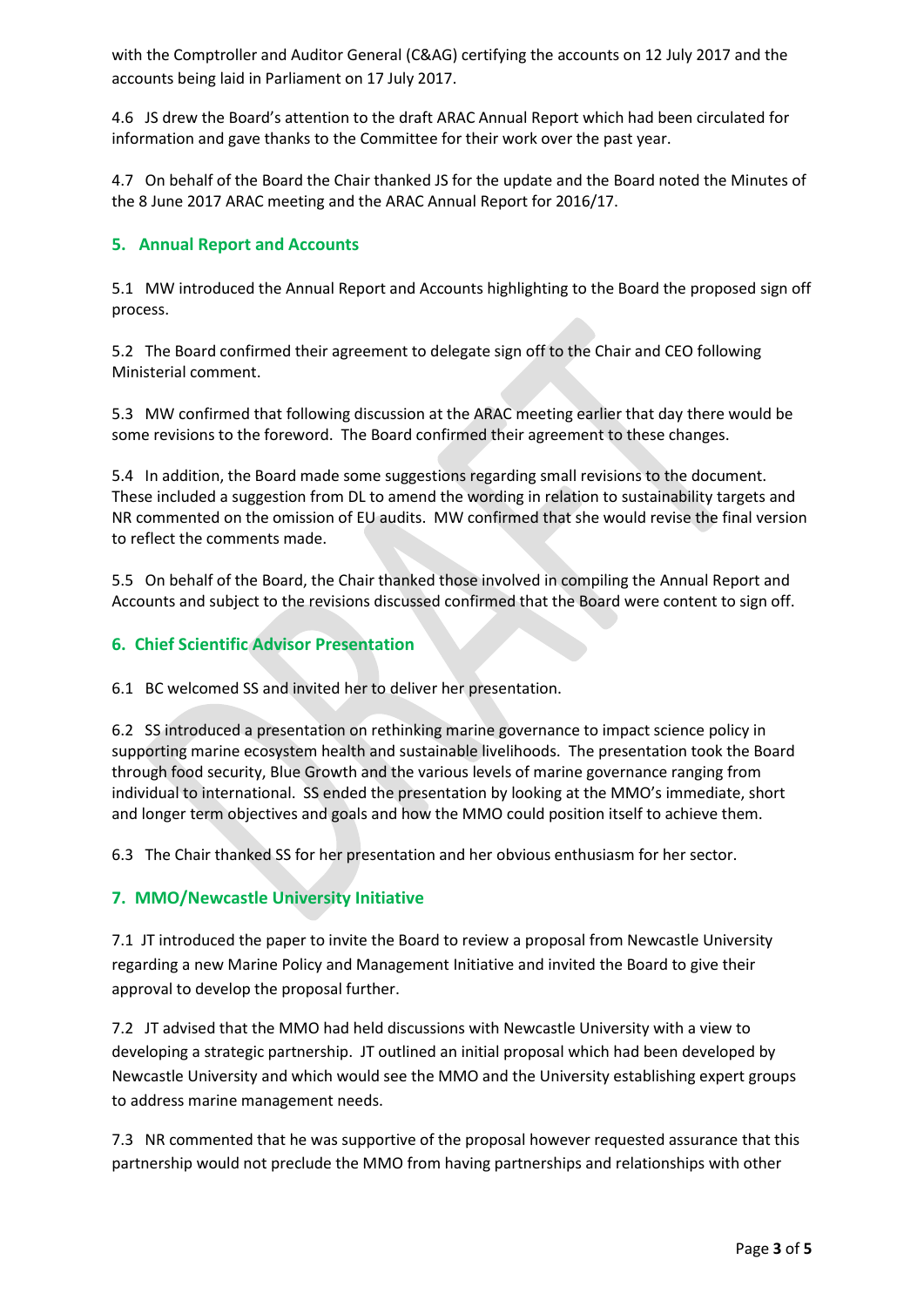academic organisations. JT confirmed these other relationships were not precluded by the arrangement.

7.4 DL enquired as to whether partnership fettered the MMO's independence in any way. JT confirmed that he did not consider this was the case.

7.5 The Board held a general discussion as to whether the partnership would have a national or international scope and their general view that the direction and vision were good; however the process appeared bureaucratic. JT reiterated that this was a first step and further work was required to develop the proposal further however he saw the MMO as having a greater international focus in coming years adding that MMO were already recognised on an international scale through work on Marine Planning.

7.6 JS confirmed broad support for the initiative and requested sight of an example of early initiative ideas setting out the cost and ideas on funding.

7.7 RJ suggested that the MMO should ensure a Memorandum of Understanding is developed in the early stages of the partnership.

7.8 The Chair thanked all members for their contributions and confirmed the Board's support to developing the proposal further.

# **8. MMO Framework Document**

8.1 Michelle Willis (MW) introduced the MMO Framework Document (FD) and invited the Board to note the progress on revisions to the MMO/Defra Framework Document.

8.2 MW highlighted the areas which had changed since the last version which were predominantly to address specific Board comments regarding the Defra group and in relation to MMO's status as an independent public body.

8.3 Nigel Reader (NR) raised the fact that the FD puts the CEO in the twin position of having to report to both Defra and the MMO Board and the Board discussed how this could work in practice in a range of scenarios. JS advised there should be a route for the CEO to follow in this situation. JT confirmed that he had dealt with a similar governance structure in the NHS and in the event of any potential conflicting priorities he would seek to raise issues with the Permanent Secretary.

8.4 The Board agreed some further cosmetic changes and subject to the changes discussed being reflected the Board were happy to approve a draft for sharing with Defra.

# **9. CEO and Directors Report**

9.1 JT introduced the CEO and Directors Report.

9.2 NR queried whether MMO had allocated adequate time and effort into Day 1 operational readiness preparation and had made the case for investment and IT. JT confirmed that PH was collaborating with Neil Hornby (NH) Acting Defra Director for Marine and Fisheries and they were planning and preparing for a range of eventualities as part of their partnership working.

9.3 The Board discussed the EMFF Operational Programme and EC audits noting that 14 projects were to be funded from EMFF which was time limited funding for which MMO had now received a definitive cut-off date. MW confirmed that MMO would have to show that these projects were in place and fully compliant.